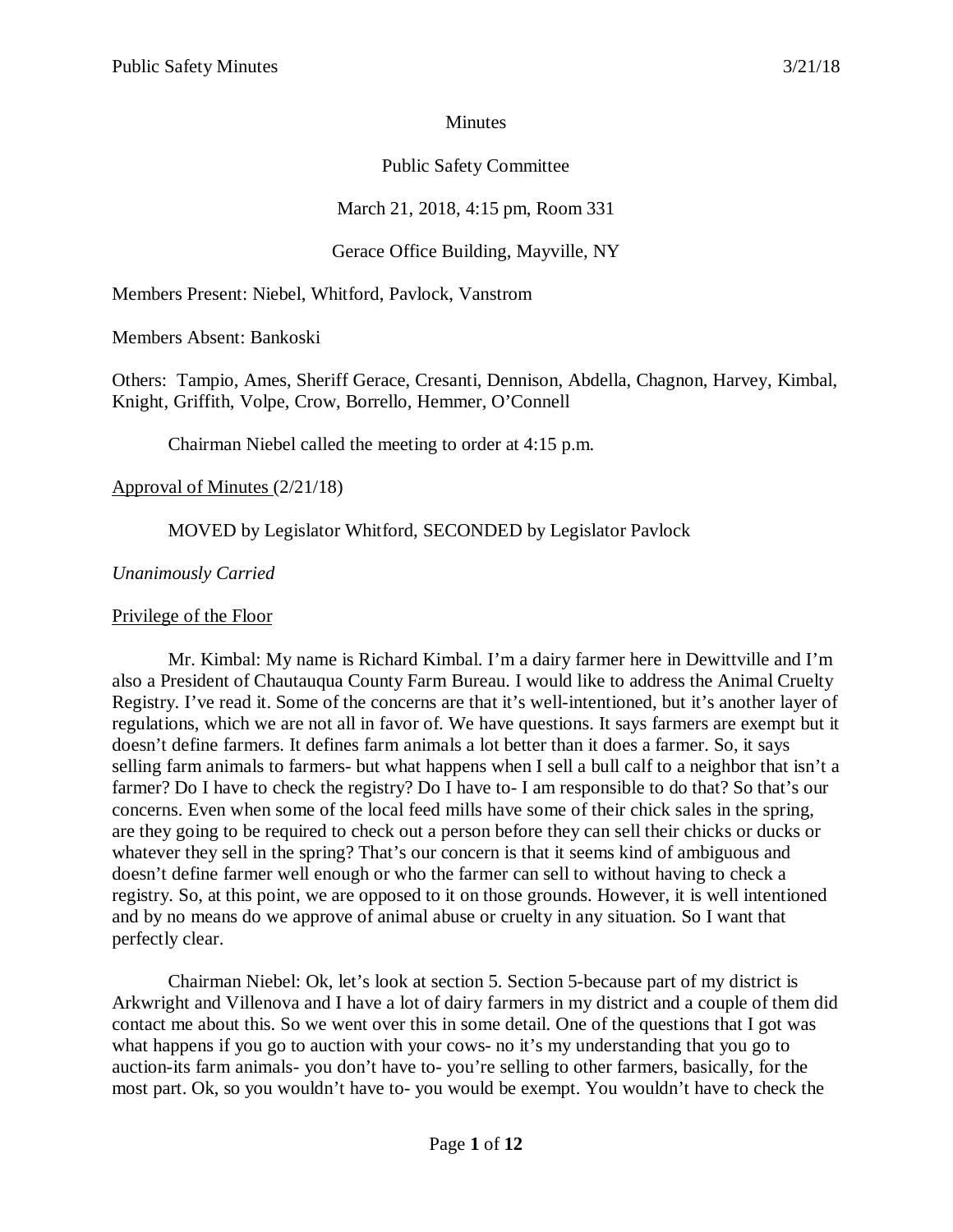animal registry. The intent of this is that there has been an awful lot of abuse of animals, cats, dogs and etc. This resolution- this local law, address that. It's not meant to hinder farmers or the sale of farm animals.

Mr. Kimbal: I generally get that gist from it, but any ambiguity in any law is just not acceptable. It has to me more defined, more clear in our opinion.

Chairman Niebel: Ok Dick, if you can stick around for a while we are going to have the County Attorney up here and maybe he can explain it a little bit more. But look, your concerns are well founded. Thank you for bringing that to our attention. Ok, anybody else as far as privilege of the floor?

Mr. Knight: Hi, John Knight, also a dairy farmer in Chautauqua County with the Chautauqua County Farm Bureau Board.

Chairman Niebel: Ok John, where are you from?

Mr. Knight: Ellicott, Townline Road.

Chairman Niebel: John, what is your concern?

Mr. Knight: Just to reiterate what Dick said, I just have concerns that- I just want you guys to do your due diligence and make sure there are no unintended consequences for the Dairy Industry. In these days, there are people that think that milking dairy cows is abusive. I understand they have to be convicted but ten years from now a judge might agree with them. So you just have to be careful when you create a law and its lasting effects-

Chairman Niebel: As far as farm animals and farmers. I too am a farmer, but only a grape farmer. Nobody abuses grapes- I guess I shouldn't say that, we turn it into wine- I guess we abuse grapes. You too John, if you could, we are going to have Steve Abdella up here later and maybe he could address your specific concerns. But this is not intended by any means to hurt farmers and auctions and stuff like that.

Mr. Knight: We understand that, we just- we don't want any consequences.

Chairman Niebel: Ok, thank you.

Clerk Tampio: Mr. Chairman, I want to introduce to the Committee, Olivia Ames. She's our new Committee Secretary. She's observing and learning this month, so next month she'll be sitting at the table with you as Committee Secretary.

Chairman Niebel: Ok, well thank you. Welcome aboard. Anybody else for privilege of the floor? We will close privilege of the floor and go on to the agenda.

\_\_\_\_\_\_\_\_\_\_\_\_\_\_\_\_\_\_\_\_\_\_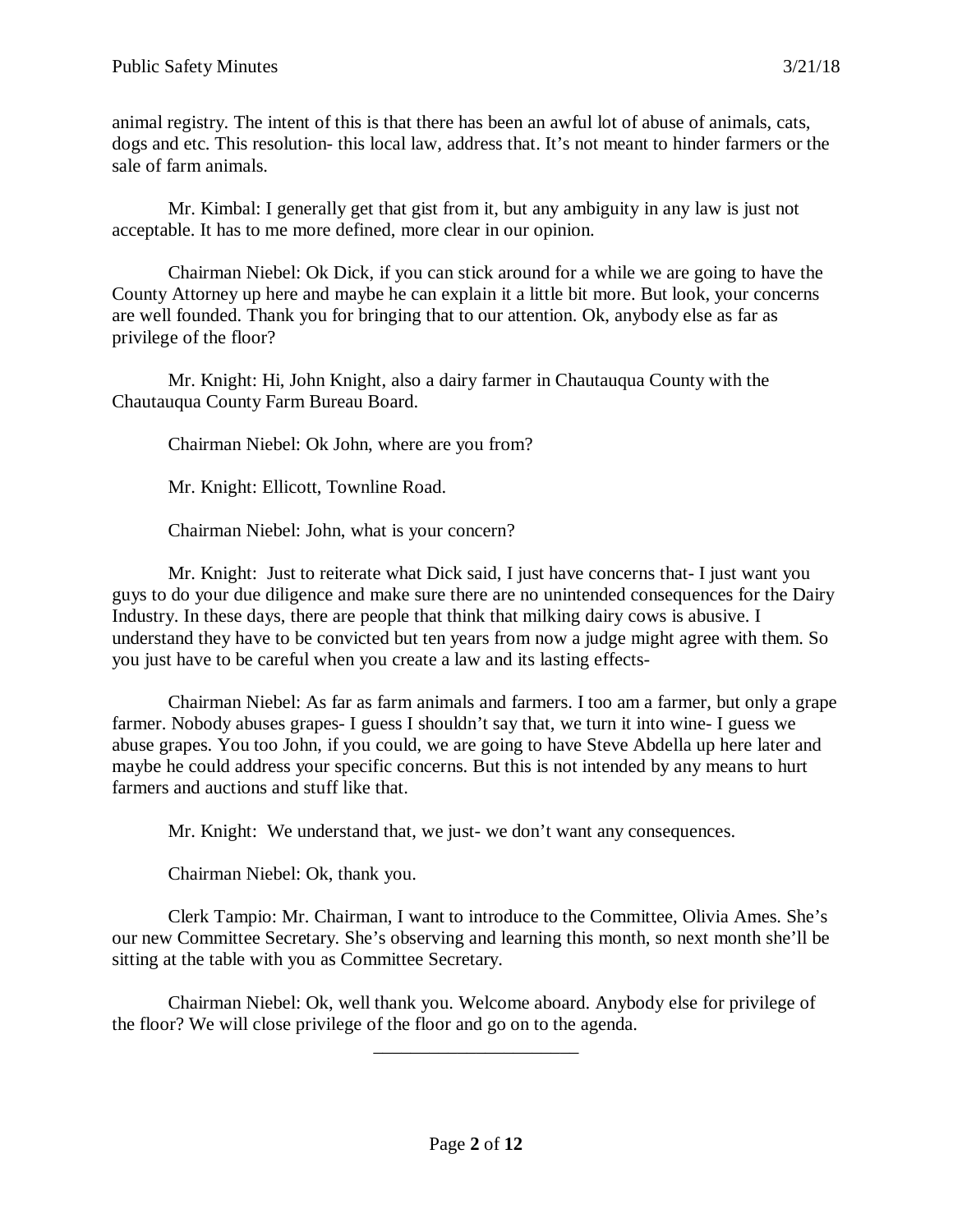#### Proposed Local Law Intro 4-18- A Local Law Authorizing the Creation of an Animal Abuse Registry

Sheriff Gerace: I had been in discussion with Sheriff's across the state and I think there are thirteen counties now, plus the four boroughs of New York City that have an Animal Abuse Registry in play- a local law. So, I had approached the Law Department and eventually the County Executive about looking at a similar law here at Chautauqua County. I'm very happy that this conversation comes up because I don't think that was ever the intent in any way. So if language adjustments need to be made to make sure that it doesn't create a problem that was not intended, I would absolutely support that kind of language change.

Chairman Niebel: Sheriff, we have got some language there as I read to the gentleman that appeared before the privilege of the floor, but, I mean we can talk to Steve more, but perhaps clarification might be needed.

Sheriff Gerace: In doing a little bit of research and talking to other Sheriff's about it, they have had no negatives. There is no grandfather clause, so this would be going forward from the time the local law was or is adopted. So anybody that was arrested and convicted for certain sections of the Ag and Market Law, their names would appear on the registry. Those that are selling or giving animals to people that are convicted animal abusers have to check the registry and not do that. Of course those that have been convicted would not be able to possess or purchase animals going forward.

Chairman Niebel: Sheriff, as far as the registry, how exactly- have you had a chance to think about that? How exactly is that going to work? Website?

Sheriff Gerace: It's simple. The Sheriff's that do it, do it on their website. There are a couple different variations. Niagara has a list and as far as building and maintaining its very low maintenance. It's a list of names that have to be provided by the Prosecutor to the Sheriff and then, in Niagara, they have the list of the names and mugshots. Others, just you call up the web registry and it shows you the people convicted with their mugshots and their information. Then if you go to New York City, they do it a little differently. It's not public, it's done through registration and only people that are- for instance, the shelters have the ability to look at the registry but the general public doesn't. It's done different ways. Most of it is strictly a web connection with those convicted individuals pictures appearing. So I did make a list of the- this comes off of the New York State Humane Association website and they have a list of the counties that currently have laws and the ones that do are highlighted and in bold face. The common method is just to have their names appear and their pictures. For instance, here is Ulster County and this is Rockland County. Those are all four people on their registry,

Chairman Niebel: How many animal abuse cases do you- are we talking about?

Sheriff Gerace: I thought you might ask that. Here is the data that we could retrieve. Now these are not convictions, these are arrests. The convictions, my guess would be somewhat lower. That's by ORI or law enforcement agency. We looked at a five year history- look back. Now this wouldn't apply- none of these- these are arrests, convictions would be much lower.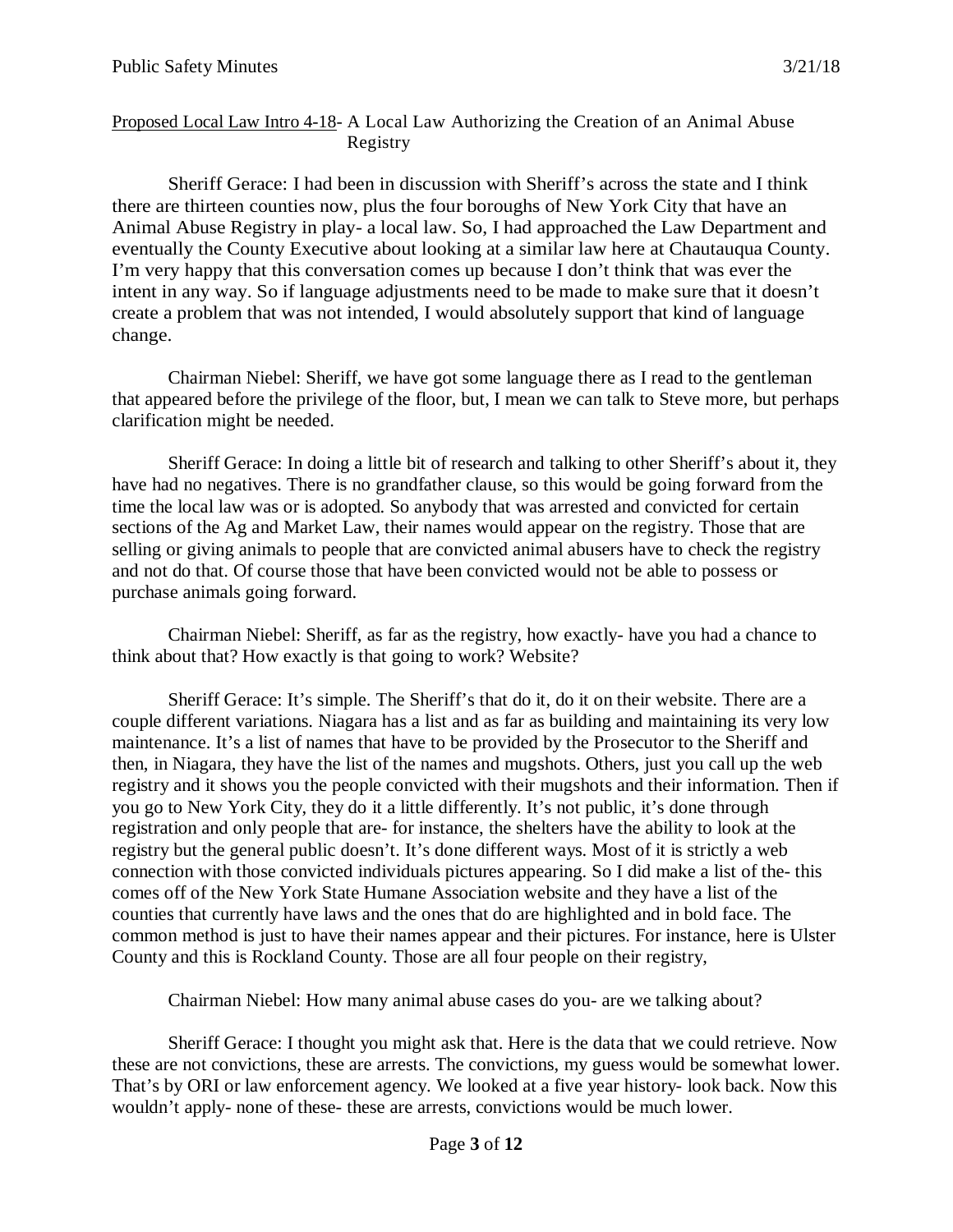Legislator Pavlock: I have a question Mr. Chairman. If I was to sell an animal- say I had a pig and it had 35 piglets, and I was to accidentally sell it to one of these people, whether I look or didn't look, and then something arises about how they got the pig. What are the ramifications towards me?

Sheriff Gerace: Well, I'll let the official lawyer answer that question. I would believe that qualifies as a farm animal and wouldn't apply at all.

Legislator Pavlock: Even if I'm not a farmer?

Sheriff Gerace: Until the question was raised today, that hadn't-

Legislator Pavlock: Those are the type of questions that someone is going to have. Even if it was someone's kitten. If someone's cat has 25 kittens and I didn't check that registry and this person is caught doing something with these animals the question is where did you get them?

Mr. Abdella: Well I think at this point, Section 5 the last sentence, its stating that- Section 5 is the section that makes the prohibition on making a transfer to someone who is an animal abuse offender. It says "this sectional shall not apply to Farm Animals for farmers, nor to Service Animals for people with disabilities." I guess, one question raised just from the discussion earlier would be, at this point it looks like if the exemption is for farm animals for farmers- and the gentleman who spoke asking that perhaps there needs to be a specific definition of what is a farmer for purposes of this law. One alternative would be to simply state that the sale of farm animals are not- the transfer of farm animals is not covered by this law period, regardless of whether it's a farmer transferring the farm animal, or anybody else. That would be one way, if you were comfortable with the definition of farm animal. This law was based on-actually it was Niagara County's local law. This is intended to apply to farm animals being transferred by farmers but I think again, part of what was being asked was-what if the person transferring animals is in the business of selling animals but may not be considered a farmer per se. Part of what we might need to hone in on is, do we want any transfer of farm animals exempt, regardless of whether the person transferring it is a farmer or not. You would want to cover whether they have to be full time or just a part time operation that qualifies.

Chairman Niebel: Do you think it would be better to just limit it to this section shall not apply to farm animals? So we don't have to get into the definition of farmers?

Legislator Pavlock: I have an example. About five years ago some people in the town of Charlotte had ten beef cows. They couldn't feed them any longer. They didn't have enough money to buy hay or provide food. It was on the Buffalo News that they went in and took those animals away. So there is an example where it could be abuse to a farm animal by a non-farmer. I suppose it could be a hobby farmer.

County Executive Borrello: I would like to take a step back here a bit because I think we are missing a major point here. How many farmers have been convicted of animal abuse in Chautauqua County? There is a very high hurdle to get over. Part of the reason we worked on this together is because we saw this- some rather outrageous examples recently in Chautauqua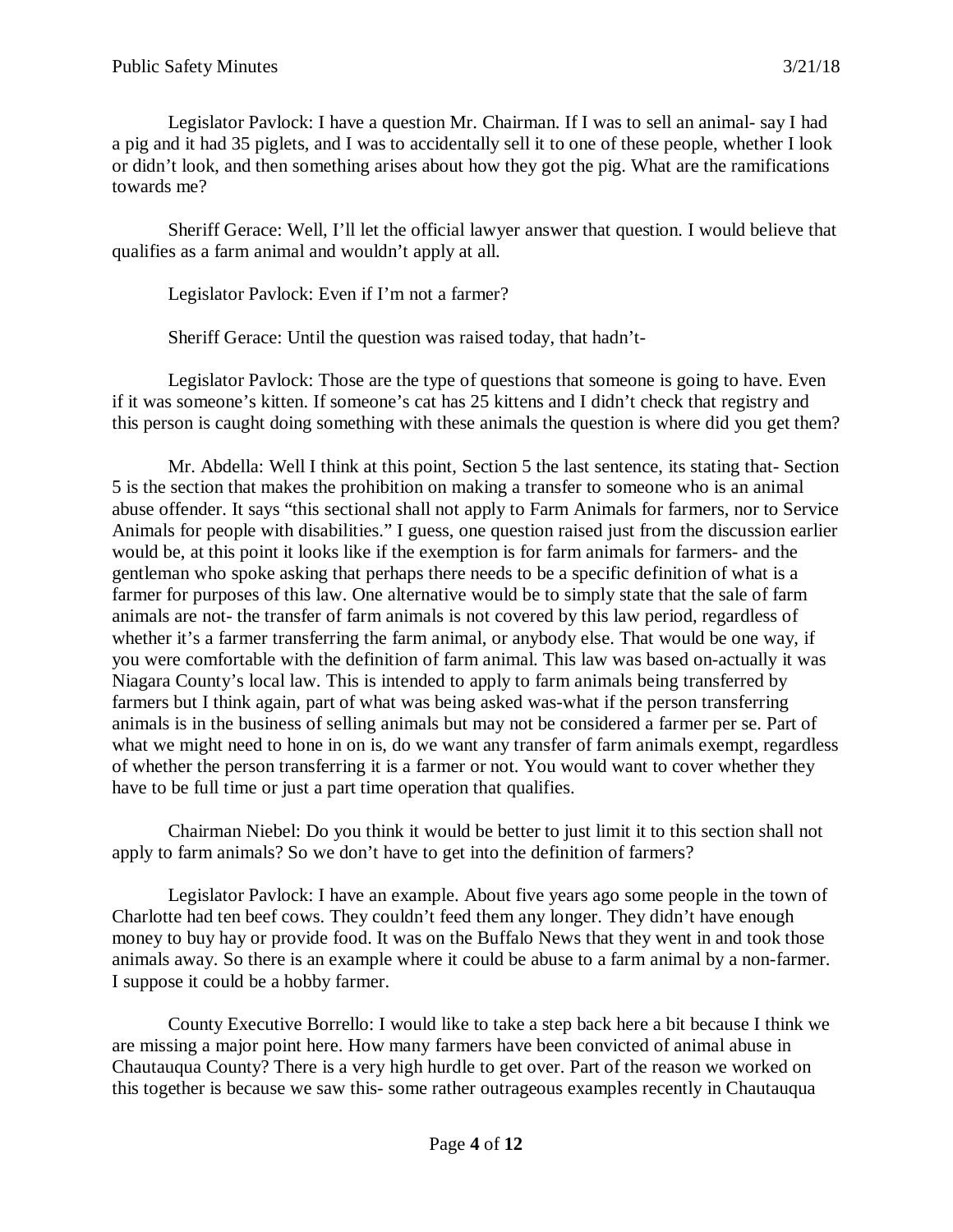County. Even with those, we had a situation recently with people that bought a home in Jamestown from another county and before they even closed on the home, they were on the property poisoning cats to kill them, to get rid of them. Despite the fact that we had two police agencies working on this, despite the fact that we animal rights advocates trying to collect as much evidence as possible, we could not get together enough to even create an arrest. So if you're talking about some that has been convicted- convicted of animal abuse, chances are this person is already someone who has done some rather egregious acts to get to that point.

Chairman Niebel: Chances are it's not a farmer.

County Executive Borrello: It's not a farmer. So I guess I want to ensure the folks in the farming community or anywhere else that if you have been convicted of animal abuse, chances are that you deserve to be on this registry. And, you're probably someone that is a chronic – and finally got caught to be quite honest. *(Inaudible)* had enough evidence to actually get a conviction. So this is not about a farmer who has an accidental death of a pig. This is about people who have been egregiously violating the law to the point where we are able to get a conviction. Quite frankly, what had been done to those cats- if that had been done to human beings, there is more than enough evidence to bring an arrest and a conviction, but not enough to achieve a hurdle that has been set for the Ag and Markets Law or in our animal abuse laws. So the hurdle is already high to begin with, just to get an arrest and to- but to get to the point of prosecution, is a very hard hurdle to *(inaudible)* with. So I think- I guess I don't want to split hairs here because I don't think we are- if you want to add an amendment, I'm fine with that, I'm just saying that lets remember that- has there ever been a farmer convicted of animal abuse in Chautauqua County? I'm going to guess, probably not. So, I don't want to dilute the value of this law. If people that are not farmers decide to go out and get ten head of cattle and put them in their back yard and not be able to feed those animals, there should be consequences to that. I would think that any responsible person who makes their living off of farming would want those people to be held accountable.

Chairman Niebel: Ok, Mr. County Executive, we may amend this just a little bit as far as the farm animals for farmers. Dick and John what are your thoughts now? Would you like us to consider a change in perhaps the section that says "farm animals for farmers?"

Vice Chair Vanstrom: It's the exchange part that they are worried about. If I own pigs and I want to sell one to my neighbor and then my neighbor is derelict, I don't want to be held responsible because he couldn't feed the pig and I didn't know that he couldn't feed the pig-

County Executive Borrello: Well you wouldn't be responsible if they hadn't previously been convicted. If they are not on the list- if the person you transfer to is not on the list to begin with, then there is no responsibility.

Vice Chair Vanstrom: But it's multifaceted. I think their concerns are multifaceted. They are worried about the exchange of an animal and then not knowing if someone is on the registry.

County Executive Borrello: But you can check the registry.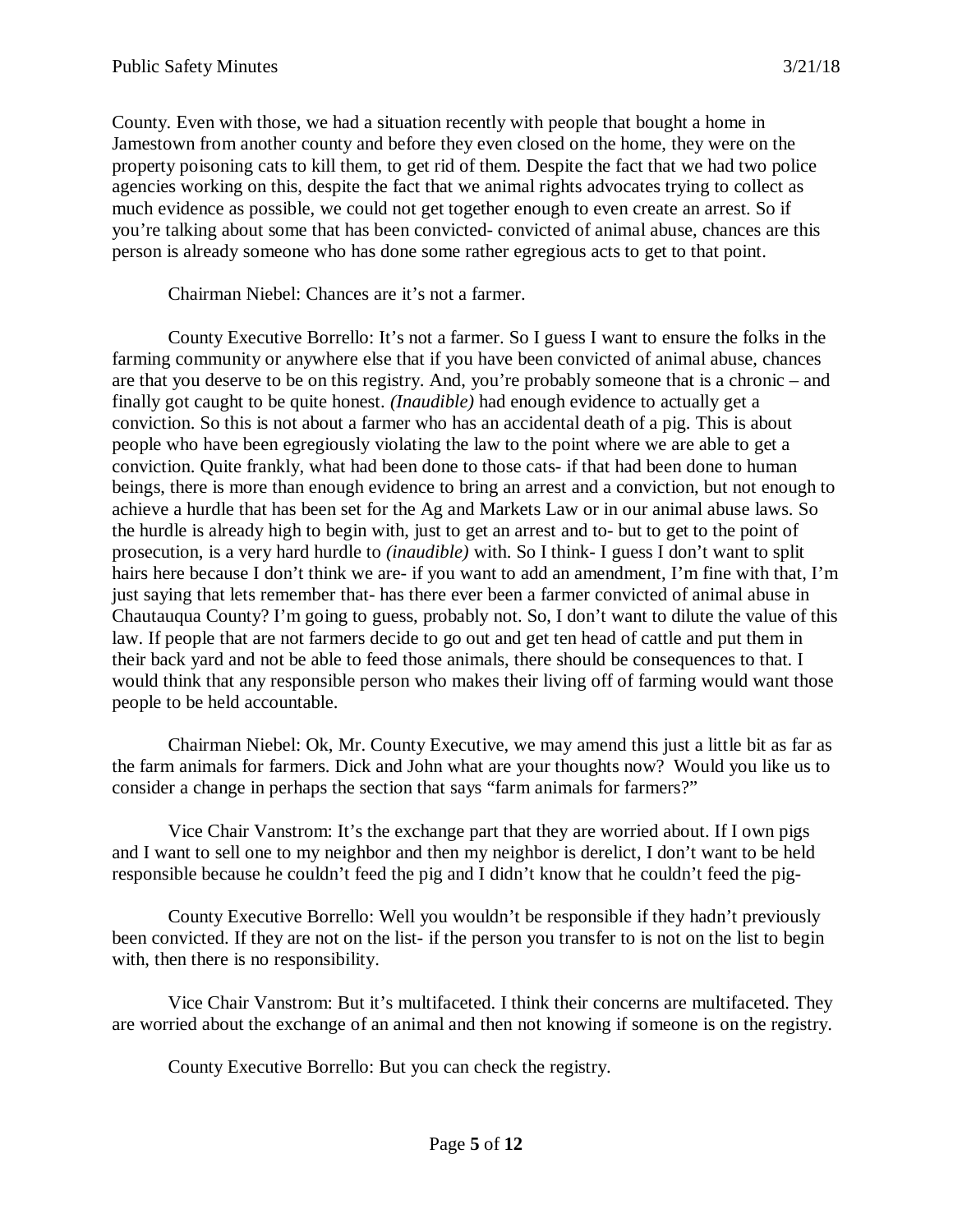Vice Chair Vanstrom: I know, but what if there are multiple people living in a house out in Stockton, and they aren't related, but they are living in the same house. That's what they are worried about, I believe.

County Executive Borrello: We can do whatever we can to protect the farming community, but do we want to go to the point where it could actually impact some of the- it could potentially- I mean, there are people that keep pigs as pets that maybe shouldn't. I would think that's something that you wouldn't want to see either.

Chairman Niebel: Look, we will discuss that among the Committee. We might amend this just a tad, but the intent is to- it's well intended. This is-

Mr. Kimbal: We can see it's well-intended too.

Chairman Niebel: Ok, Dick. We have heard from the Sheriff how the registry is going to actually work. Oh, Steve, there is one other thing. There might be a typo-

County Executive Borrello: Mr. Chairman, I have to go to another meeting. If you need me for something, I'll be down the hall.

Chairman Niebel: Steve, under Section 3, "any currently or previously animal registered abuse officer," I'm thinking that should say "offender." About two thirds of the way down.

Mr. Abdella: I agree. Yes.

Chairman Niebel: Do you think we can treat that as a typo?

Mr. Abdella: Yes.

Chairman Niebel: Ok folks, under Section 3 about two thirds of the way down it says, "officer convicted" and it should be, "offender convicted." We will treat that as a typo. Ok, what is your consensus? What would you like to do?

Vice Chair Vanstrom: I feel kind of- I'm not sure about this one section where it's mentioning shelters.

Chairman Niebel: What section is that?

Vice Chair Vanstrom: Section 6 part C. It's talking about a \$5,000 fine. Now, I know the humane society out on Strunk Road, they have a lot of volunteers. I don't know who is manning the front desk or in charge of the adoptions, so I mean, I think \$5,000 fine on an organization that is established to protect animals, I think it's kind of contradictory. I mean, you're running a volunteer operation. So now the organization that runs on mostly donations and almost no money and a couple grants is going to possibly- if some transaction happened-

Chairman Niebel: No. Lisa, I understand. Would you like to see that lowered?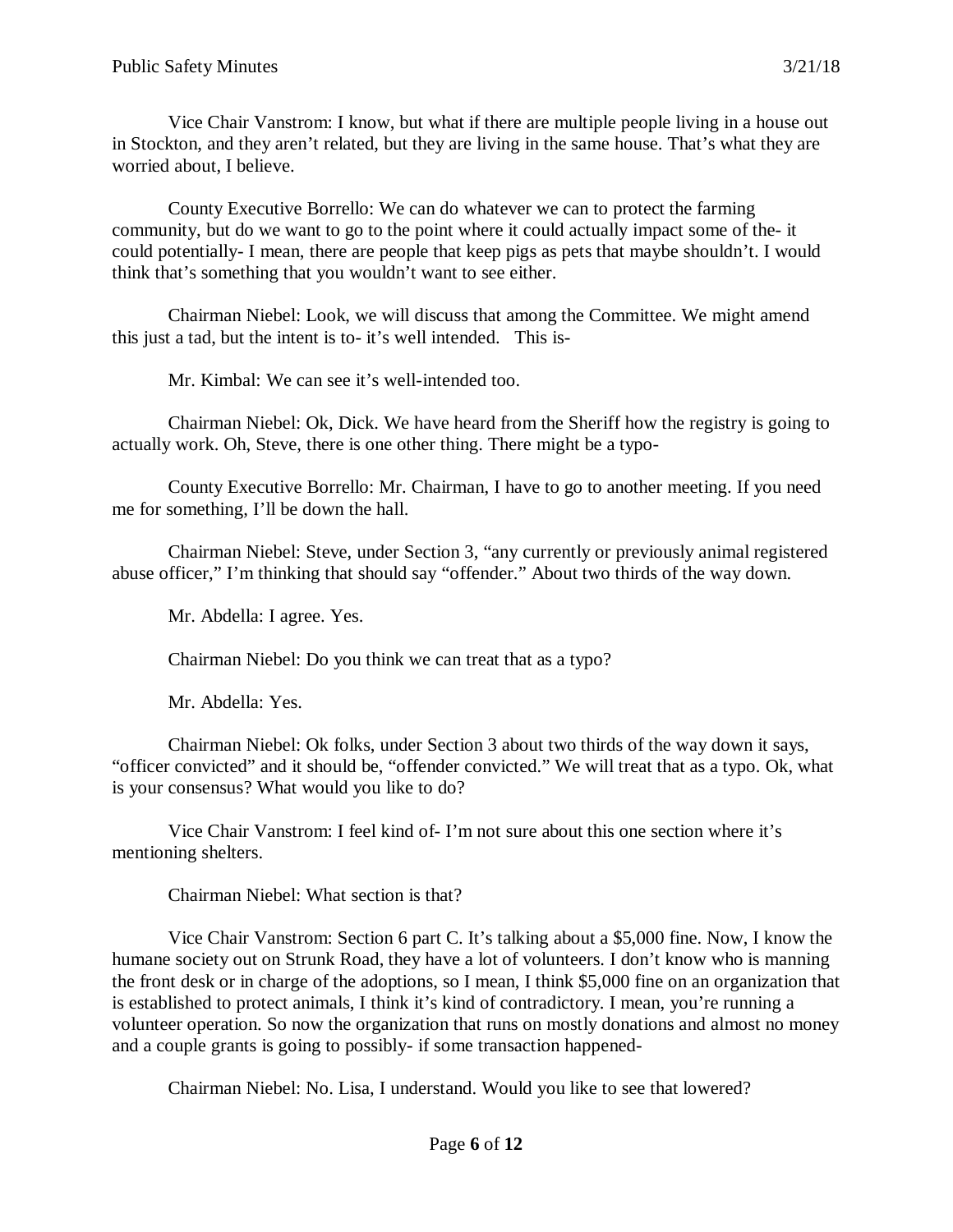Vice Chair Vanstrom: I don't know what the right thing to do is.

Chairman Niebel: Ok, the \$5,000. I don't really have a problem with that because I think that any animal abuse shelter or pet seller- they are going to check the registry.

Vice Chair Vanstrom: Well, you would hope that they do. But what if some person comes in there and tries to- who knows what they are going to do.

Sheriff Gerace: If you look at those that have been in place for a while, they still have a very few people on them. So, the Humane Societies will- so they will probably keep a list posted at their-

Vice Chair Vanstrom: Well I would hope so, but it's a volunteer organization.

Sheriff Gerace: I don't think that the intent was ever to be pivoted towards those thatmaking an error in- and still haven't-

Mr. Abdella: This is a not to exceed amount. You could lower the not to exceed amount but depending on the circumstances, the town justice or judge is not likely to impose that maximum fine.

Legislator Pavlock: Unless it's egregious.

Vice Chair Vanstrom: Well it happened in the Town of Ellicott court. So, I'm a little extra worried about it.

Legislator Pavlock: Well there has to be some type of ramification if they do.

Vice Chair Vanstrom: Ok, I have shared my thoughts on it.

Chairman Niebel: Ok, anybody else? Any further discussion? Any questions for the Sheriff or the County Attorney? What would you like to do on this resolution- or proposed resolution?

Mr. Abdella: Mr. Chairman, I will say, I do want to- not to stop you from forwarding this on, but I really want to take just a little time to just think about the comments made today and whether I might recommend any adjustment to that language. I'm not ready to just off the cuff suggest amending language right at this moment, but I will let you know if I think I will recommend any changes.

Chairman Niebel: Mr. Abdella, in order to review it would you like us to consider tabling it?

Vice Chair Vanstrom: I would feel comfortable with that.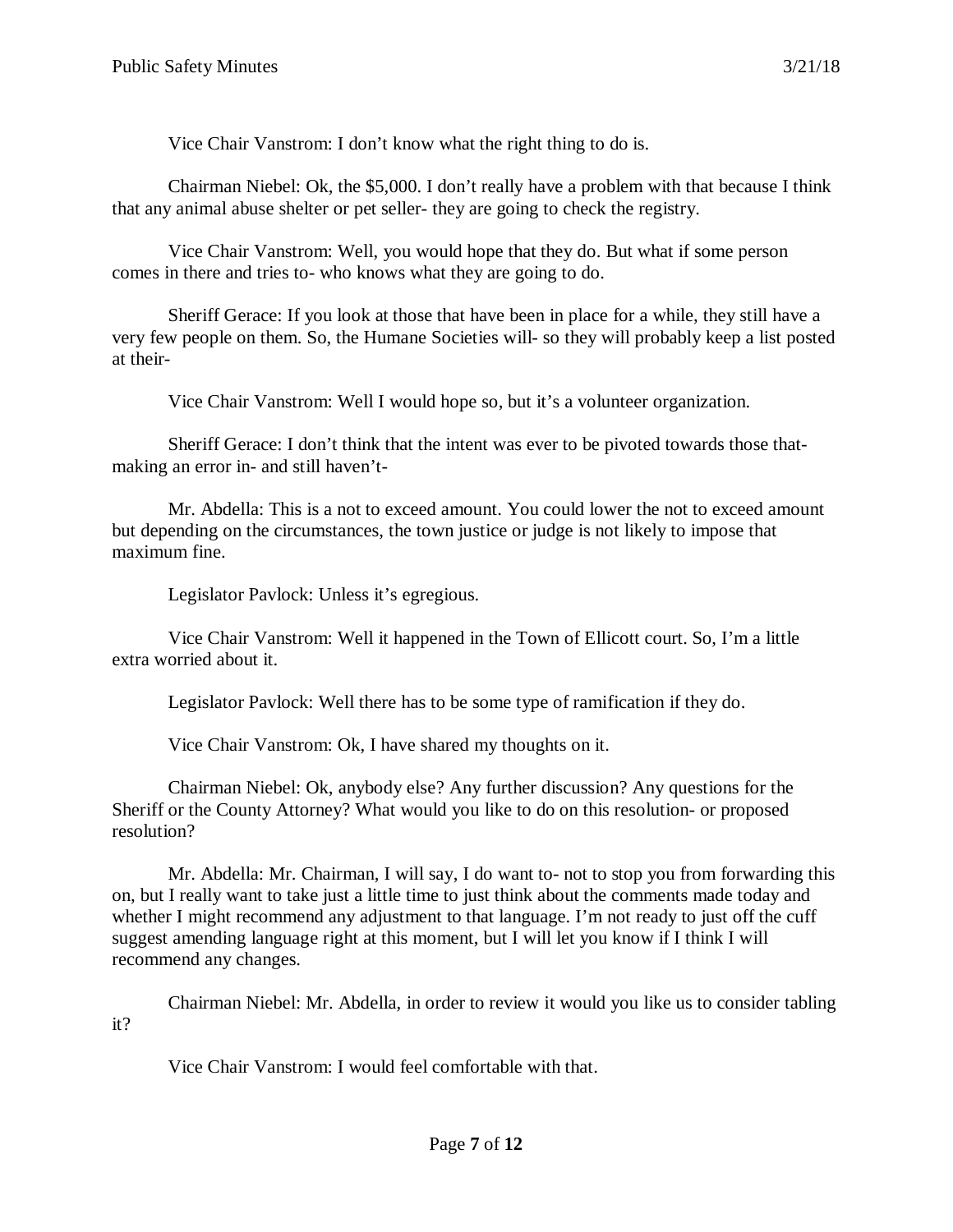Legislator Whitford: I don't see that there is a sense of urgency this month.

Vice Chair Vanstrom: We can work on it and fine tune it.

Legislator Whitford: I would propose that we table it.

Chairman Niebel: Are you ok with this?

Mr. Abdella: It is available for action. It was emailed to all Legislators so it will appear on your agenda next week, regardless of the Committees action.

Chairman Niebel: But we could table it next week.

Mr. Abdella: Yes. You could table it next week. I think if the Committee wants to table it, then you certainly can do that and then the full Legislature might do the same thing.

Chairman Niebel: Sheriff, are you Ok with that?

Sheriff Gerace: Yes, that's fine.

Chairman Niebel: Motion to table to that?

Legislator Whitford: I'll motion.

Vice Chair Vanstrom: I'll second that.

Chairman Niebel: Ok, it has been moved to table. Those in favor, aye? Opposed?

#### *Unanimously Carried*

Chairman Niebel: Ok, Joe, why don't you stay? We will take the last resolution about the Forestville Resource Officer.

Proposed Resolution- Authorize Agreement with Forestville Central School District for School Resource Officer

Sheriff Gerace: Mr. Chairman, the Forestville Central School had contacted me and their board had unanimously passed a resolution authorizing a contract with us to provide a SRO for Forestville School. So what you have before you is a resolution giving us the authority to move ahead with that contract. The rate you'll notice was different than the one you passed for Silver Creek and that's because it's prorated based on the start time.

Chairman Niebel: Sheriff its revenue neutral, basically?

Sheriff Gerace: It is.

Chairman Niebel: Whatever it costs us, they are going to reimburse us for that?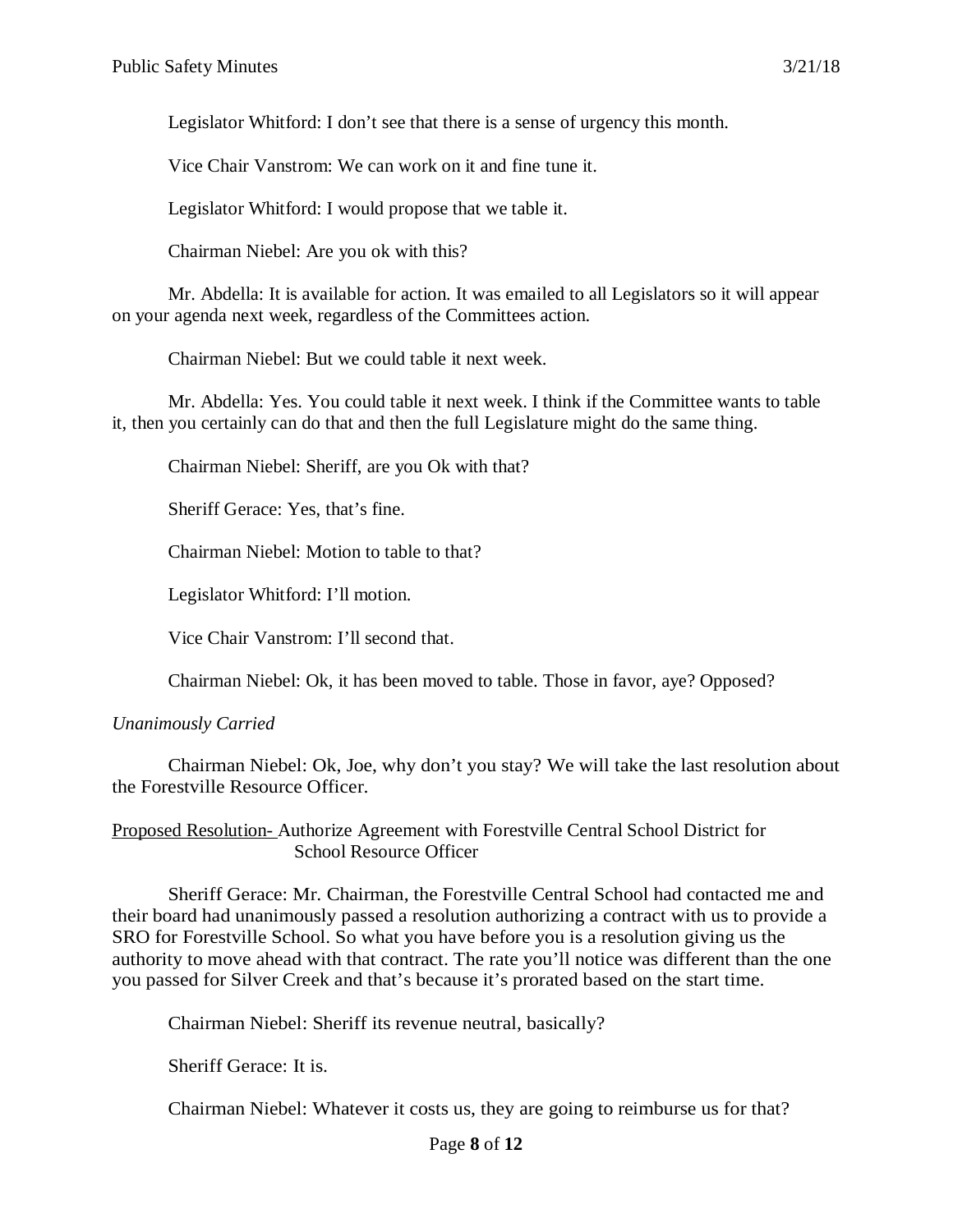Sheriff Gerace: Correct. It's as revenue neutral as we can make it.

Chairman Niebel: Any questions for the Sheriff?

Legislator Pavlock: Obviously you have coverage for this. What if in the next three months six more schools want to add an officer?

Sheriff Gerace: Well this- that's a great question. What we'll do, once this- assuming it's approved- is we will backfill. We will hire someone in place of this person because we cannot do our jobs day to day with the number of schools that could ask for SRO's and several more have at least inquired. So, it's a very real possibility in this day and age.

Chairman Niebel: Ok, that's a good idea. Any other questions for the Sheriff? Those in favor? Aye? Opposed?

## *Unanimously Carried*

#### Proposed Resolution – Fiscal Year 2017 Hazardous Materials Emergency Preparedness (HMEP) Grant Program

Mr. Griffith: Good afternoon. This grant is an annual grant that we get for hazardous material. It's cash in- cash out type of grant. We'd offset by the Federal Aid from Homeland Security used in our contractual account. Money in, money is spent out.

Chairman Niebel: Ok. Again, revenue neutral.

Mr. Griffith: Revenue neutral, yes Sir.

Chairman Niebel: Any further discussion? Those in favor? Aye? Opposed?

*Unanimously Carried*

## Proposed Resolution – NYS DHSES Fire Suppression Foam Equipment

Mr. Griffith: New York State Department of Homeland Security and Emergency Services has several foam trailers. These are large trailers full of firefighting foam. They placed them in different places around the state. We have one in this County which right now is housed at the Emergency Operations Center on Academy Street. I believe it's going to be moved to the Murphey Training Center to be closer to the rail yards and the rail lines in Dunkirk. Specifically, it's put in to fight to the fires involved with crude oil tankers, as we saw back in the early 2010- 2011. We are very fortunate to have it here. We actually did use this trailer for the train accident in Ripley. Then the state of New York comes through and they refill it and restock it. This is an agreement for us to have it and an agreement for us to store it with the state of New York. There is no cost to the County and no reimbursement back to the state.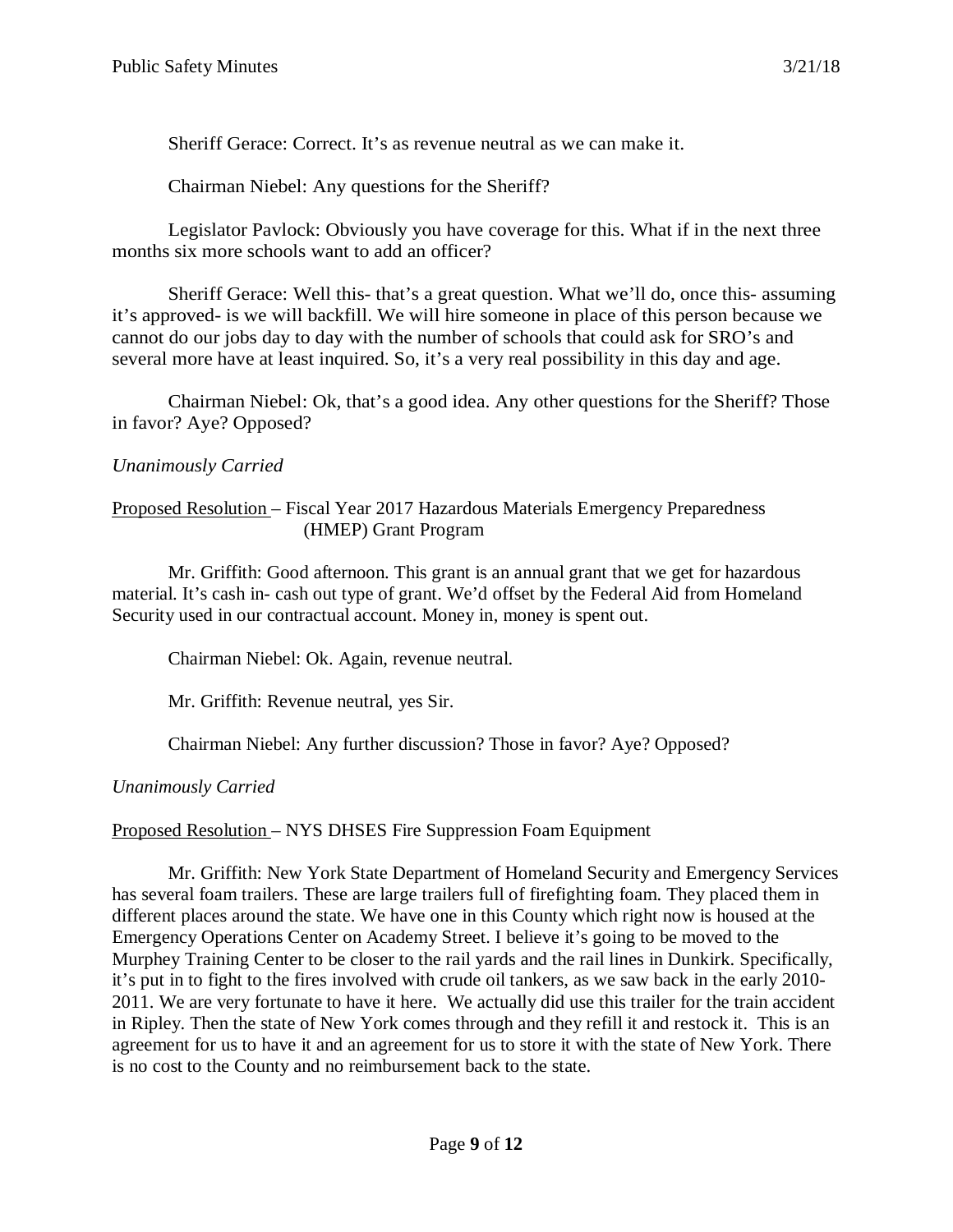Chairman Niebel: Ok. John, you were talking about moving it to the City of Dunkirk. Where is it now?

Mr. Griffith: It's right here on Academy Street. We are thinking about moving it to the Murphey Training Center over in Dunkirk, on Brigham Road.

Chairman Niebel: Ok, any questions for John? Those in favor? Aye? Opposed?

#### *Unanimously Carried*

#### Proposed Resolution – Amend 2017 Budget for Year End Reconciliations – Additional Adjustments

Mrs. Dennison: We are continuing to make some minor adjustments to the 2017 financial results. So this is a resolution in addition to the ones that you considered in February. There were some changes to the results after the February meeting. The changes include an increase in expense for Assigned Counsel. There were some additional invoices that came in that pertained to 2017. So the appropriation budget needs to be increased. Then, with regard to the Sheriff, there are a number of items in the Sheriff's organization- personal services, some contractual costs, some DWI costs. We did do a more thorough review of some of the Sheriff's financial results. We had a couple of questions we wanted to dig into after the February meeting. The main change was that we found that the Stop DWI payments to other municipalities were incorrectly booked into 18. So those are expenses in the third and fourth quarter of 2017. We get the money in from the State for Stop DWI fines and then some of that is paid out- 40% is paid out to local police departments. So that payment was incorrect and was has been corrected. So, there was an increase in 2017 expenses for that item.

Chairman Niebel: Kathleen, that's the 3315.4?

Mrs. Dennison: Yes, \$27,886. The other larger item is the last one for contractual costs in the Sanitary Sewers area. Again, the final review found that an increase to the expense in that category and that was covered by a reduction in the equipment budget for the Sanitary Sewers. I should comment that the changes are not completely self-balanced within each organization. The Assigned Counsel cost that department just has one expense, so if it goes over it doesn't have anywhere else to balance from. The Sheriff cost, especially the DWI costs- we had already done a balancing of his budget. So those items, we are drawing from funds- surplus funds in the community, the College Tuition Department and also in the State Training School from HHS. There was also a small increase in jail communication revenue in the jail. We found the month of December- the December actuals were not properly accrued so we have some additional revenue on that item that will defray some of the additional costs and just a small minor adjustment for *(inaudible)* equipment in the Sheriff's organization.

Chairman Niebel: Any questions of Kathleen? Any further discussion? Those in favor? Aye? Opposed? Thank you, Kathleen.

## *Unanimously Carried*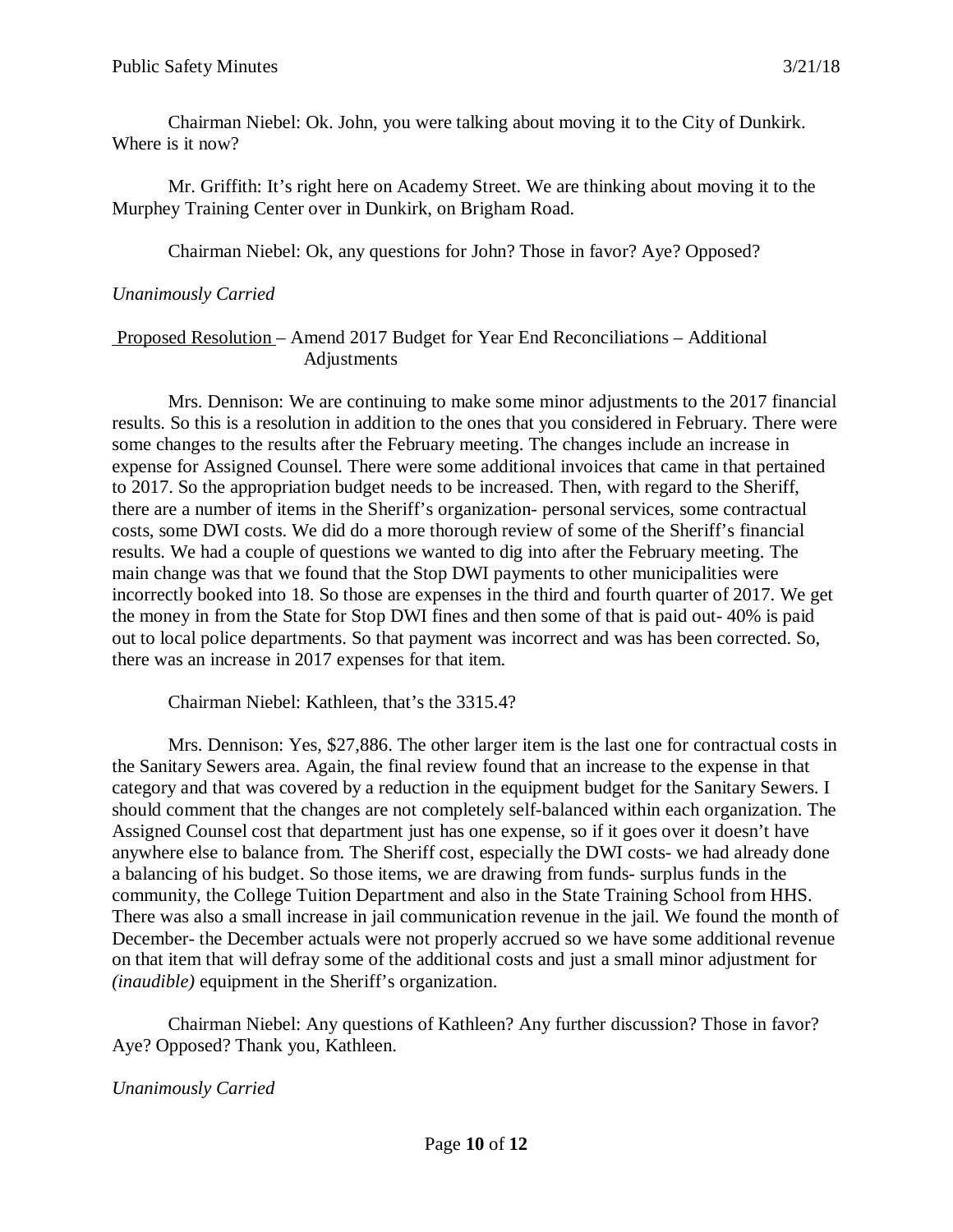# **Other**

# Proposed Resolution – Compensation for County Coroners

Chairman Niebel: Is there anybody here to address the Coroners situation? Nobody. Ok, I will. What has happened is that we have had some discussions with the Coroners. Right now, the Coroners are continuing to get \$80 per day for- if they have one call, if they have three calls, they are still receiving \$80 per day as far as compensation. This resolution will increase that to \$150 per case, effective April  $5<sup>th</sup> - June 27<sup>th</sup> 2018$ . My own personal opinion is that, I think that a per case payment is more fair. Right now if we continue the per diem rate, if a coroner goes to a call on a Monday, they do all the paperwork, they do whatever is necessary for that call on Monday and then they have to come back on Tuesday to file the death certificate, they would get an extra \$80. This resolution would make it \$150 so that if they came back that second day it's still part of the original case. I do think this is more fair than the way it has been before. The compensation issue for the Coroners is something that we have discussed for the last five or six months. I think this resolution does address that. Plus, what it does is it gives us more time to- it compensates the Coroners through June  $30<sup>th</sup>$ . During the next three months we will come up with more responsibilities, requirements, more or less a job description in writing for the Coroners that they can follow. That has been a little bit lacking in the past. So, that's the intent of this resolution. Does anybody have any questions?

Mrs. Dennison: Mr. Chairman, may I ask a question? Was there some discussion about changing the responsibility of the Coroners moving and taking them out of the Legislative-

Chairman Niebel: Kathleen, that's part of the discussion as far as defining their responsibilities and requirements for the job. That's ongoing. We haven't come to any resolutions as far as that, but this resolution will address the inequities as far the compensation. That does have to be addressed, but that can be addressed over the next three months.

Mrs. Dennison: Ok, I apologize. I haven't seen the resolution.

Chairman Niebel: We can get you a copy of the resolution. Essentially, what it does is just raises their compensation from \$80 per day to \$150 per case. I

Mrs. Dennison: Is that just for the three months?

Chairman Niebel: Yes, just for the three months. Then hopefully during that time we can work out something more definitive.

Legislator Pavlock: In response to that also, Chairman Wendel organized a special committee to investigate this and then report back to the rest of the Legislative body on their findings and determinations.

Legislator Hemmer: Was there some discussion on the calls that won't be answered by the Coroners?